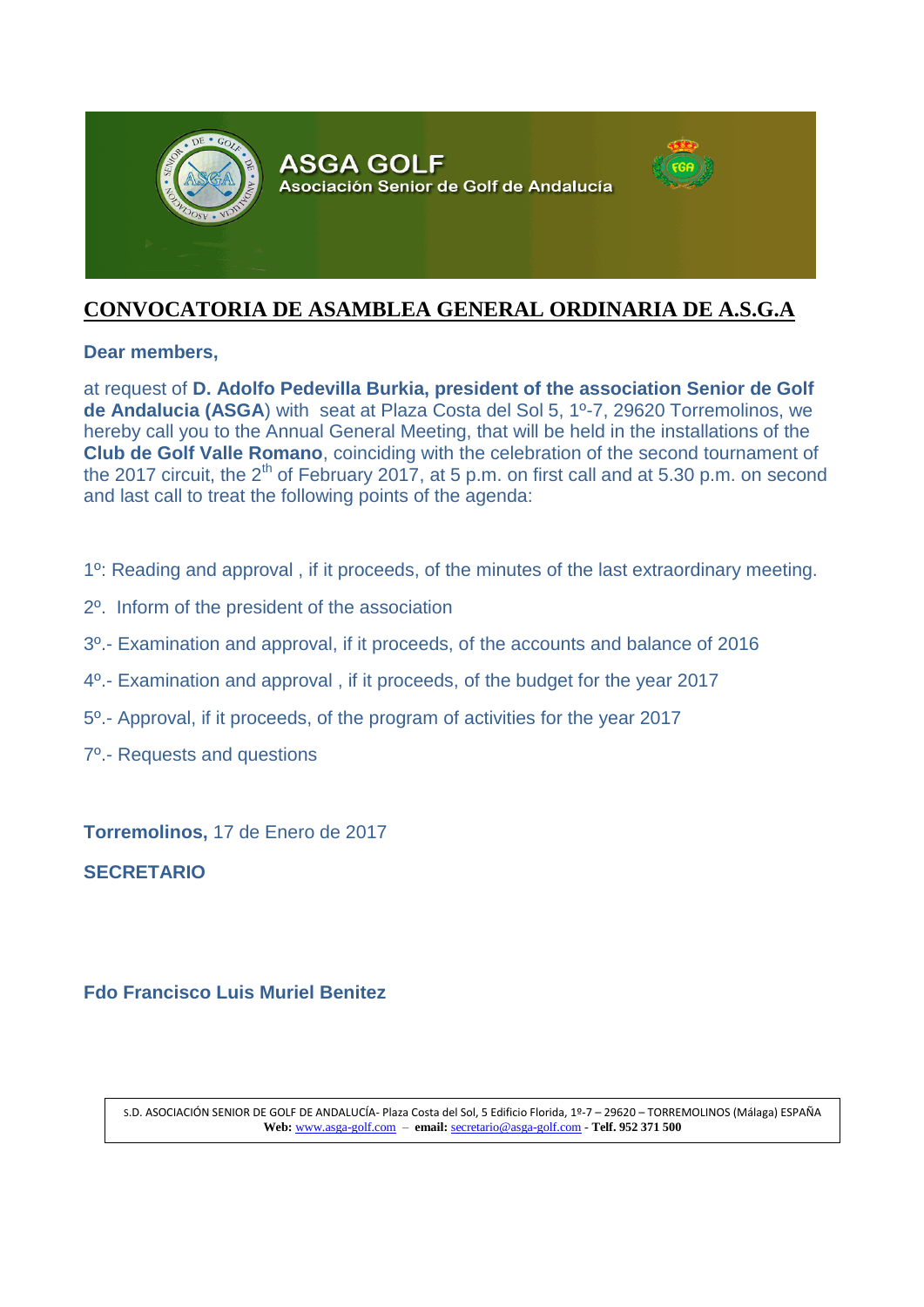

**ASGA GOLF** Asociación Senior de Golf de Andalucía



# **ASGA - INGRESOS Y GASTOS, BALANCE 2016**

| <b>INGRESOS:</b>                 | <b>PRESUPUESTO</b> | <b>CONTABILIDAD</b> |
|----------------------------------|--------------------|---------------------|
| Saldo banco 01-01-2016           | 49,64 €            |                     |
| Cuotas de socios                 | 14.700,00 €        | 15.420,00 €         |
| <b>Inscripc. Nuevos socios</b>   | 600,00€            | 1.350,00 €          |
| Venta prendas                    |                    | 155,00 €            |
| <b>Total ingresos</b>            | 15.349,64 €        | 16.925,00 €         |
|                                  |                    |                     |
| <b>GASTOS:</b>                   |                    |                     |
| Pérdidas 2015                    | 500,00€            | 450,36€             |
| Tarjetas + calendarios           | 450,00€            | 481,48€             |
| <b>Torneo Navidad, regalos</b>   | 1.000,00 €         | 631,20€             |
| Premios + prendas                | 5.000,00 €         | 6.448,05€           |
| <b>Trofeos</b>                   | 2.400,00 €         | 2.787,07 €          |
| Subvención eventos               | 300,00€            |                     |
| <b>Material oficina</b>          | 349,64 €           | 575,57€             |
| Alquiler / organización .torneos | 3.600,00 €         | 3.600,00 €          |
| Teléfono + luz                   | 700,00€            | 700,00€             |
| Gasto banco                      | 150,00€            | 137,64 €            |
| Publicidad, dominios, web        | 400,00€            | 511,25€             |
| <b>Federación Andaluza</b>       | 200,00€            | 200,00€             |
| Cambios página web               | 300,00€            | 350,00 €            |
| <b>Total gastos</b>              | 15.349,64 €        | 16.872,62 €         |
| <b>Total ingresos</b>            |                    | 16.925,00 €         |
| Remanente 2016                   |                    | 52,38€              |
| SITUACIÓN FINANCIERA 31-12-2016  |                    |                     |

| 011 0AVION 1 111ANVILIVA 9 1 - 1 4 - 4 0 1 0 |             |                |
|----------------------------------------------|-------------|----------------|
| Saldo banco                                  | $15,12 \in$ |                |
| Pagos para 2017 + existencias                | 5.837,26€   |                |
| Préstamo Sr. Pedevilla                       |             | $3.800,00 \in$ |
| La Caíxa - aportación 2017                   |             | 2.000,00 €     |
| Remanente 2016                               |             | $52,38 \in$    |
|                                              | 5.852,38 €  | $5.852,38 \in$ |

S.D. ASOCIACIÓN SENIOR DE GOLF DE ANDALUCÍA- Plaza Costa del Sol, 5 Edificio Florida, 1º-7 – 29620 – TORREMOLINOS (Málaga) ESPAÑA **Web:** [www.asga-golf.com](http://www.asga-golf-com/) – **email:** [secretario@asga-golf.com](mailto:secretario@asga-golf.com) - **Telf. 952 371 500**